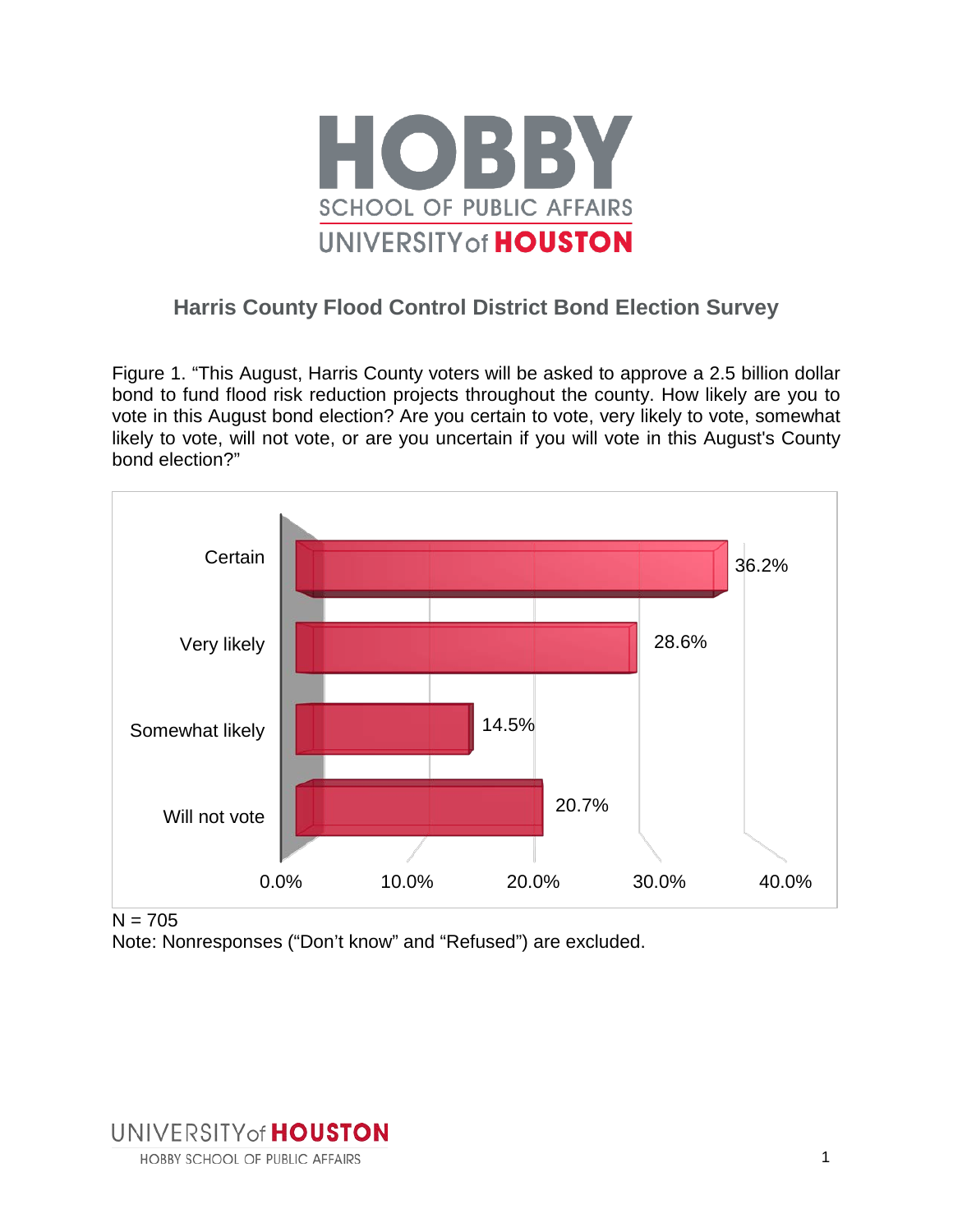Figure 2. "According to the Harris County Budget Office, the bond would increase property taxes by \$5 a year beginning in 2020 for a person whose home is worth \$230,000, increasing to \$50 a year by 2035. A homeowner whose home is worth \$300,000 will pay about \$7 more in property taxes per year beginning in 2020, increasing to \$80 a year by 2035. Persons over 65 whose homes are worth less than \$200,000 do not pay county taxes and would not pay any additional property taxes. Would you vote for or against the bond issue, or are you uncertain how you would vote?"



 $N = 788$ 

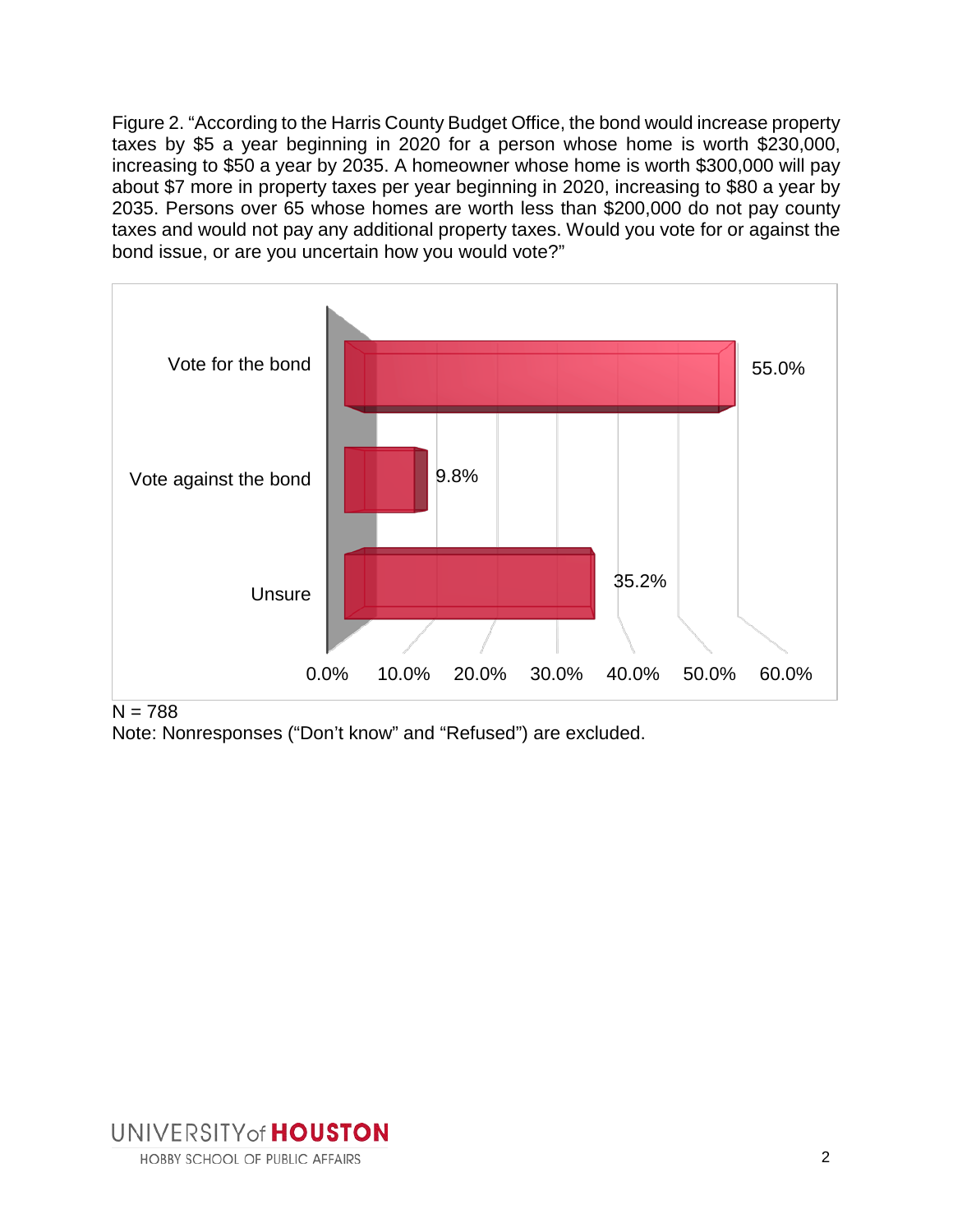Figure 3. Support for bond by likely voters



 $N = 788$ 

Note: "Yes" means that respondents are likely voters who are certain to vote in this August bond election and "No" otherwise.

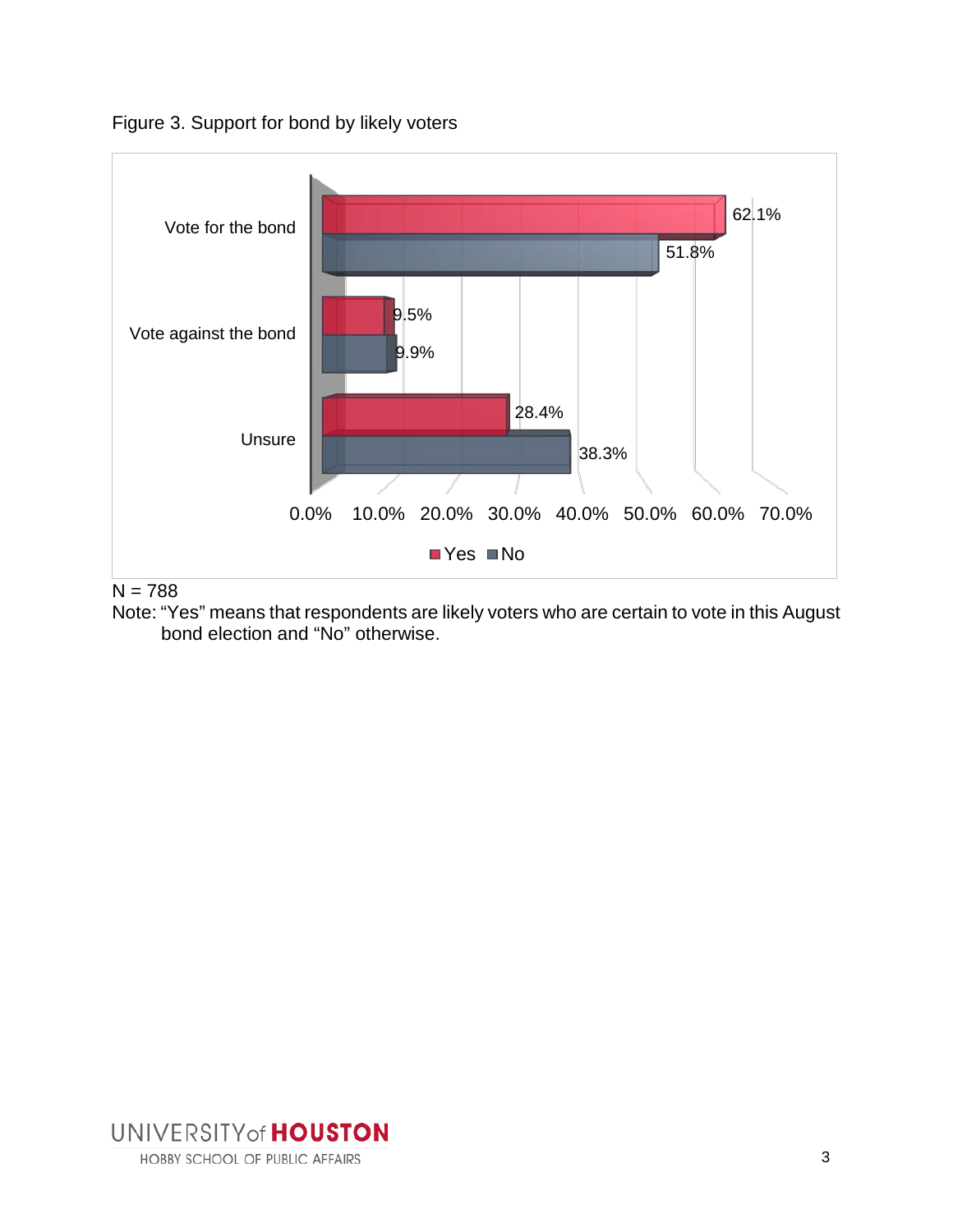

Figure 4. Support for bond by damage to residence due to Hurricane Harvey

 $N = 787$ 

Note: "Yes" means respondents who had damage to their residence due to Hurricane Harvey.

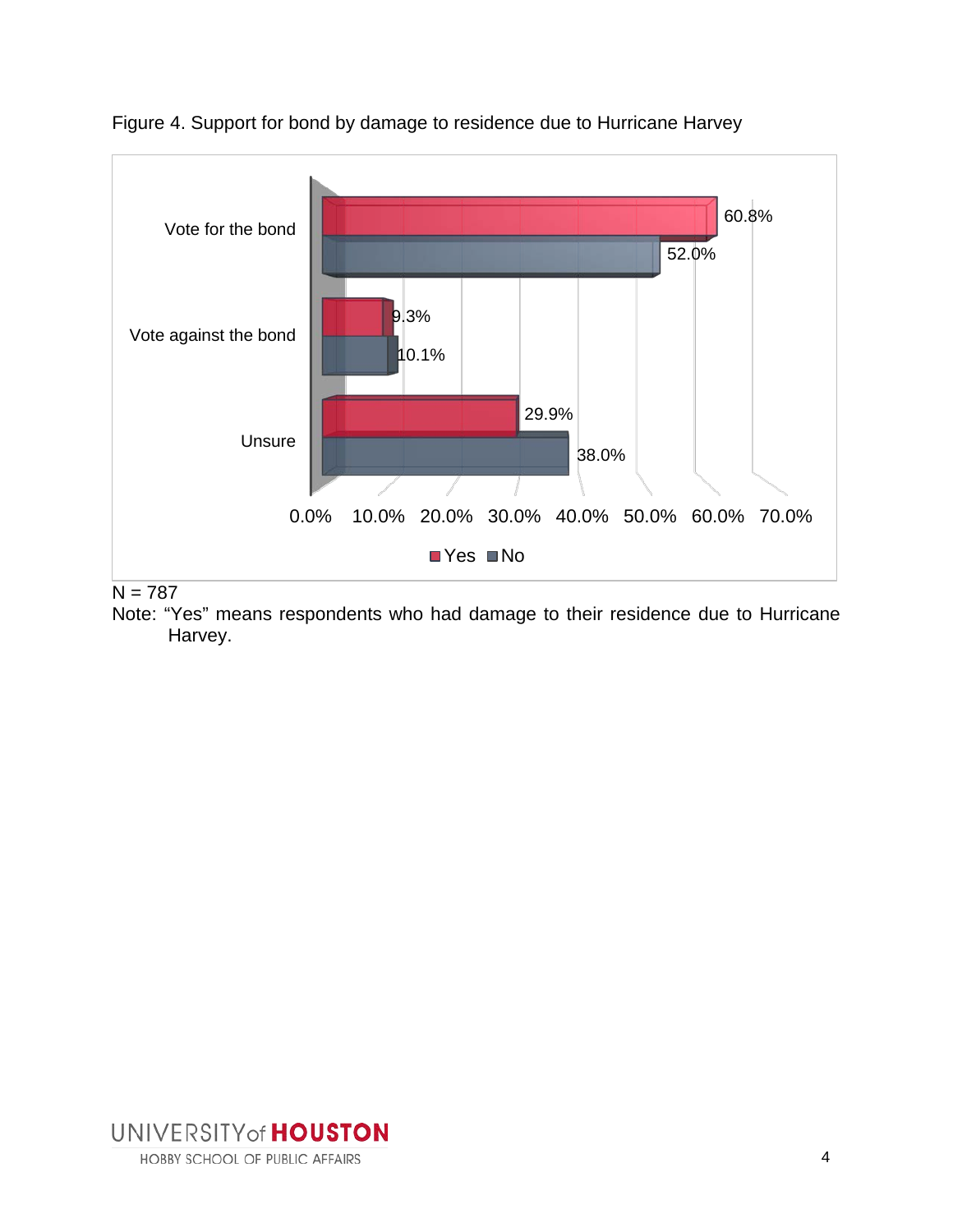

Figure 5. Support for bond by flooding experience

# $N = 781$

Note: "Yes" means respondents who or whose family members experienced a personal injury, property damage, or had to evacuate in face of severe weather since 2001.

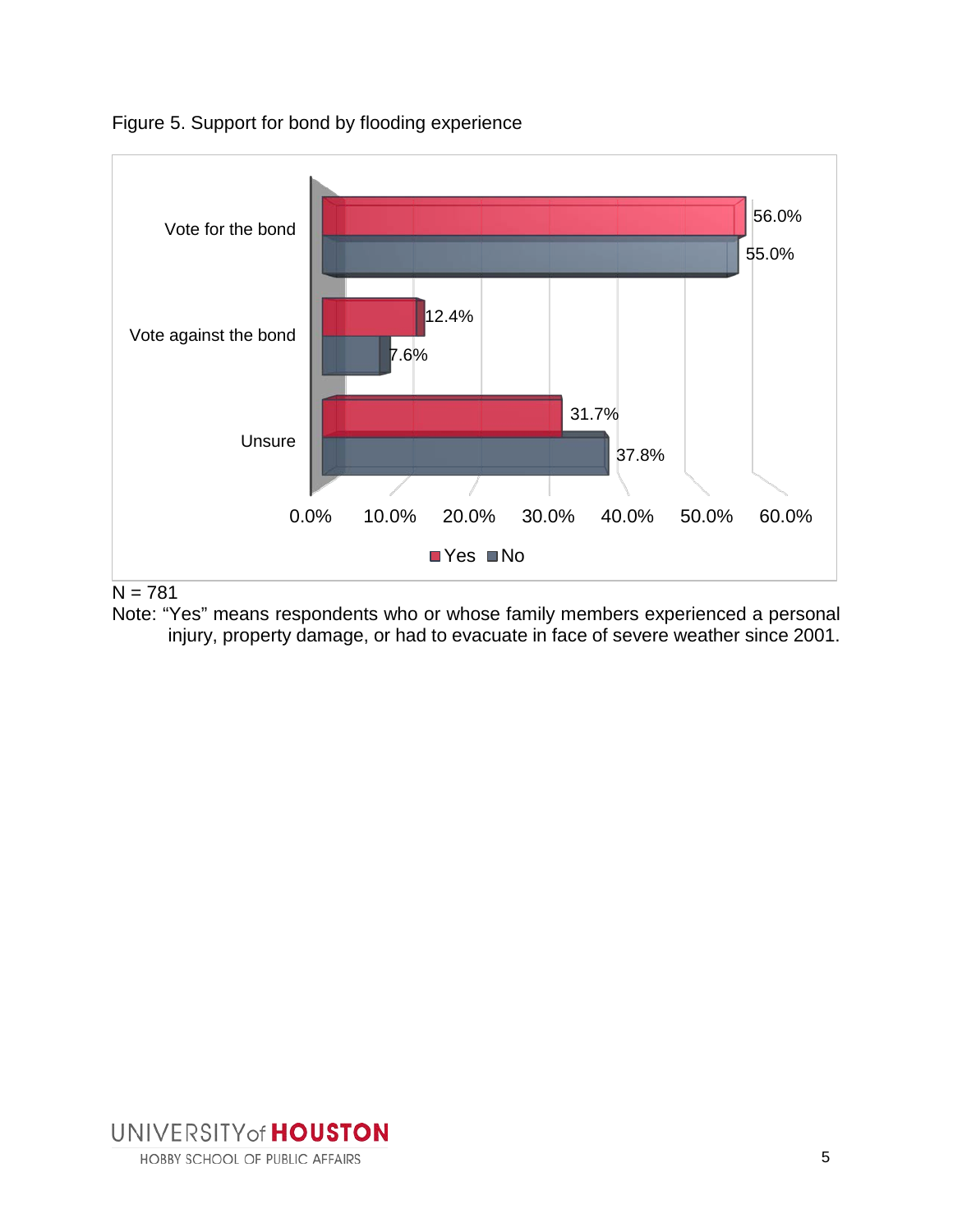Figure 6. Support for bond by age



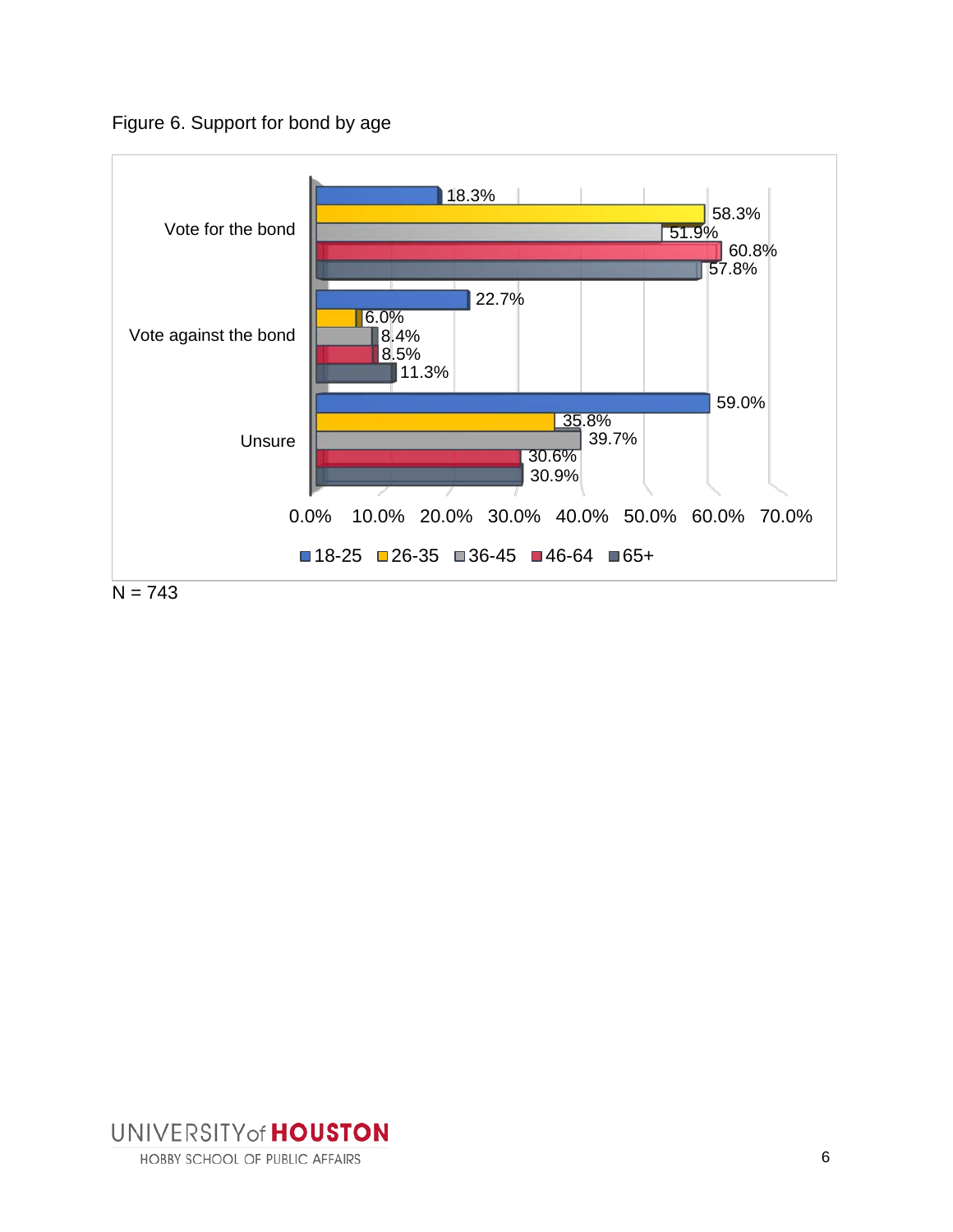Figure 7. Support for bond by education



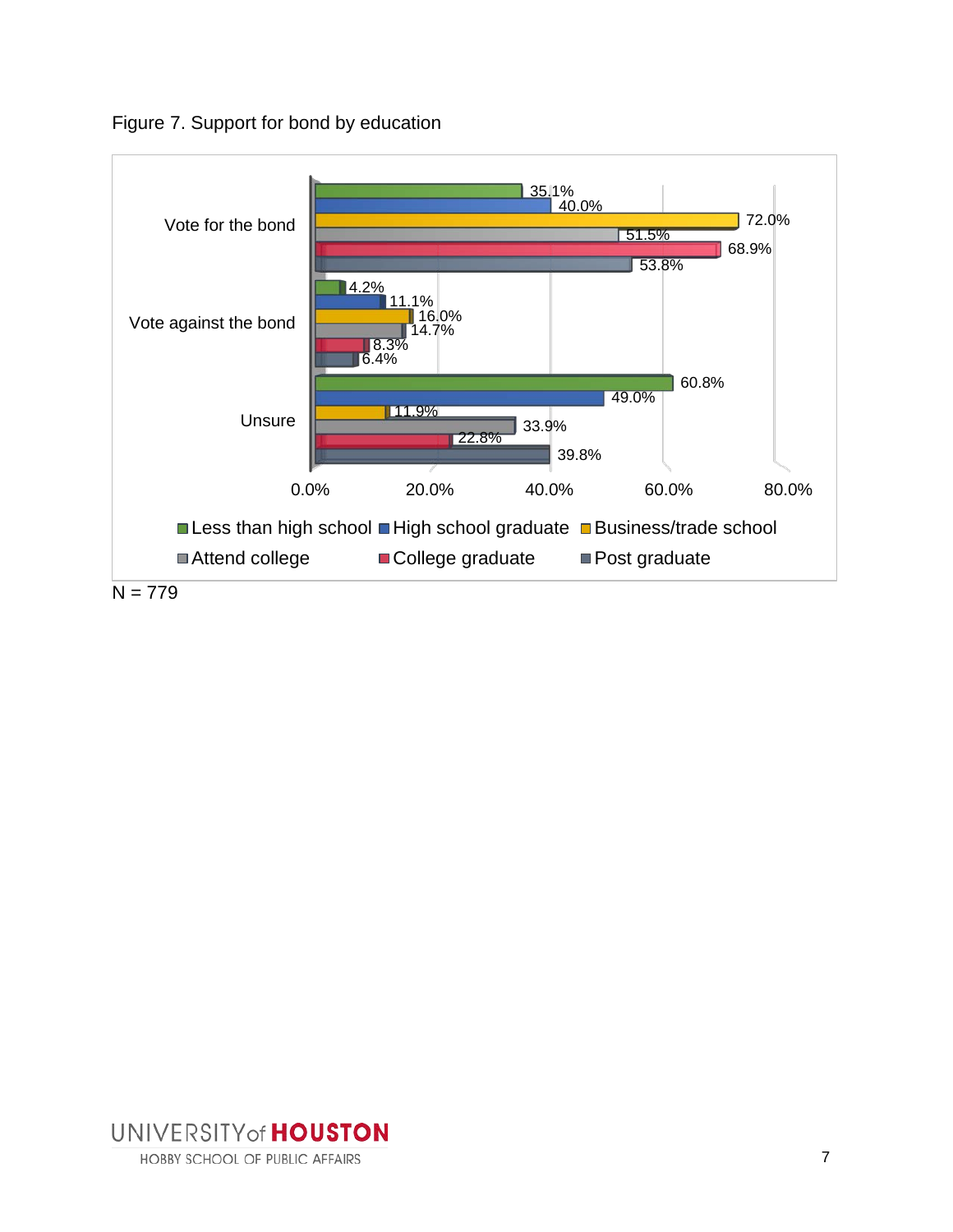Figure 8. Support for bond by partisanship



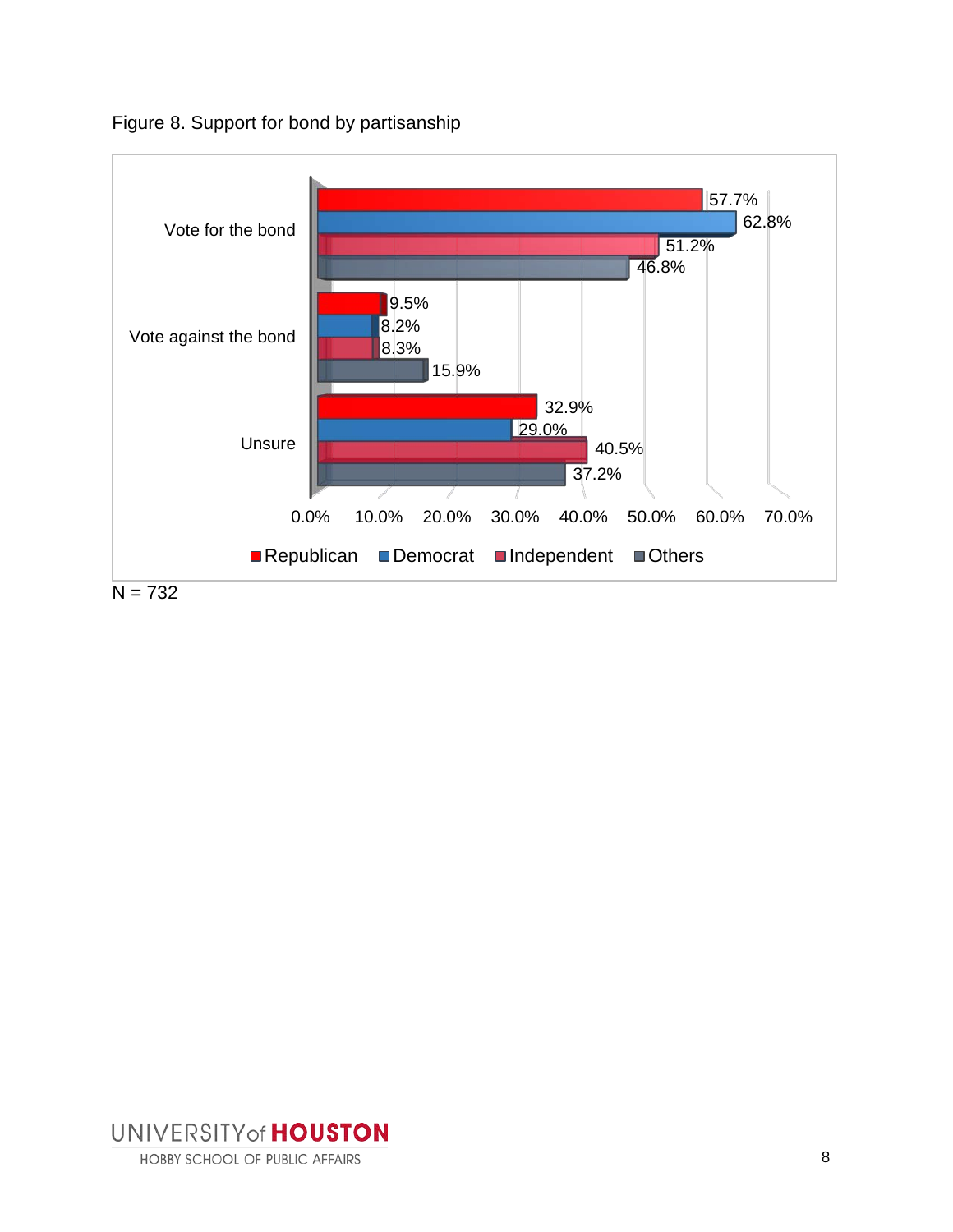Figure 9. Support for bond among first wave respondents who opposed raising property taxes





Note: The data come from the respondents who opposed raising property taxes to mitigate the impact of severe weather events in the December wave of survey.

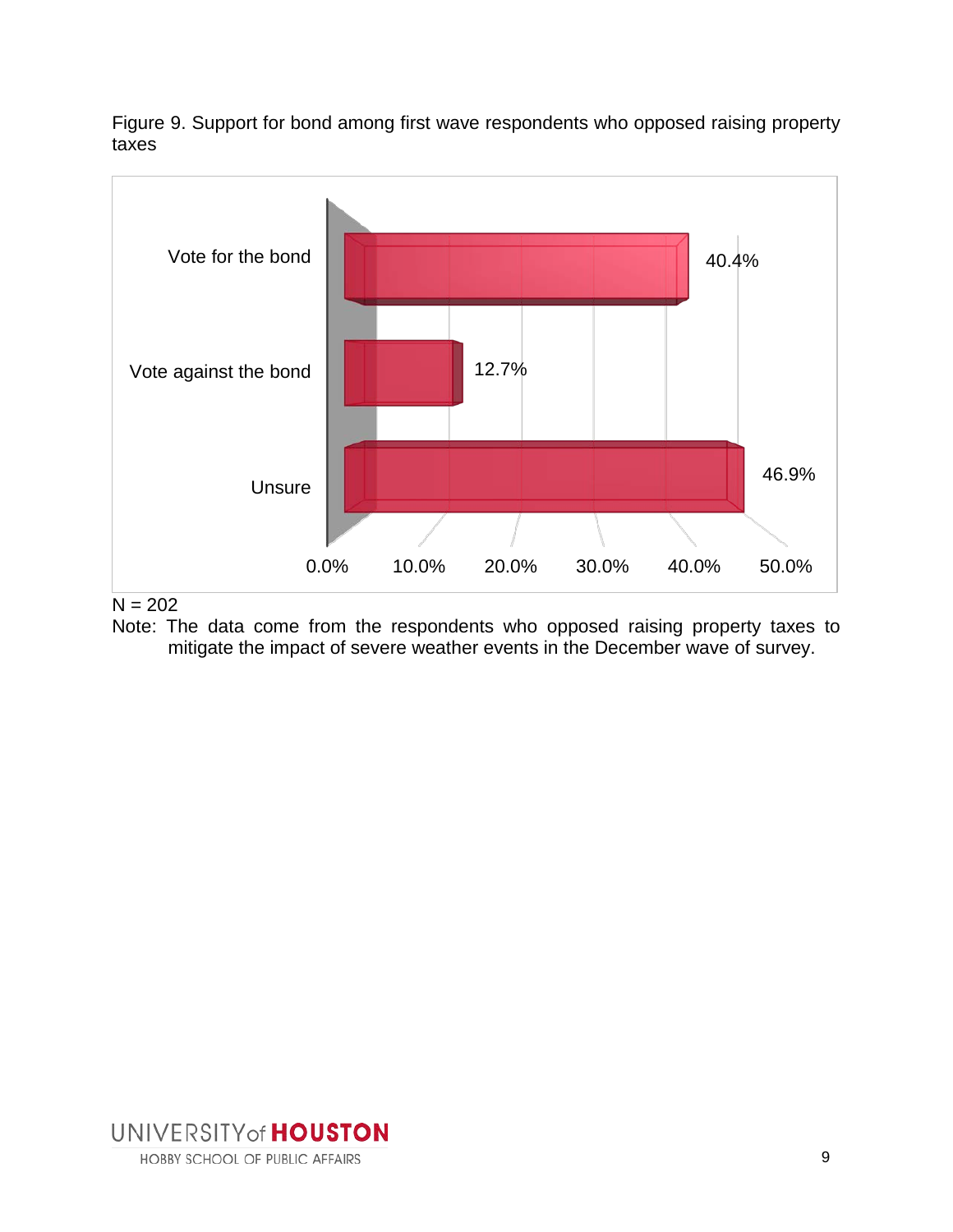Figure 10. Support for bond among first wave respondents who supported raising property taxes.





Note: The data come from the respondents who supported raising property taxes to mitigate the impact of severe weather events in the December wave of survey.

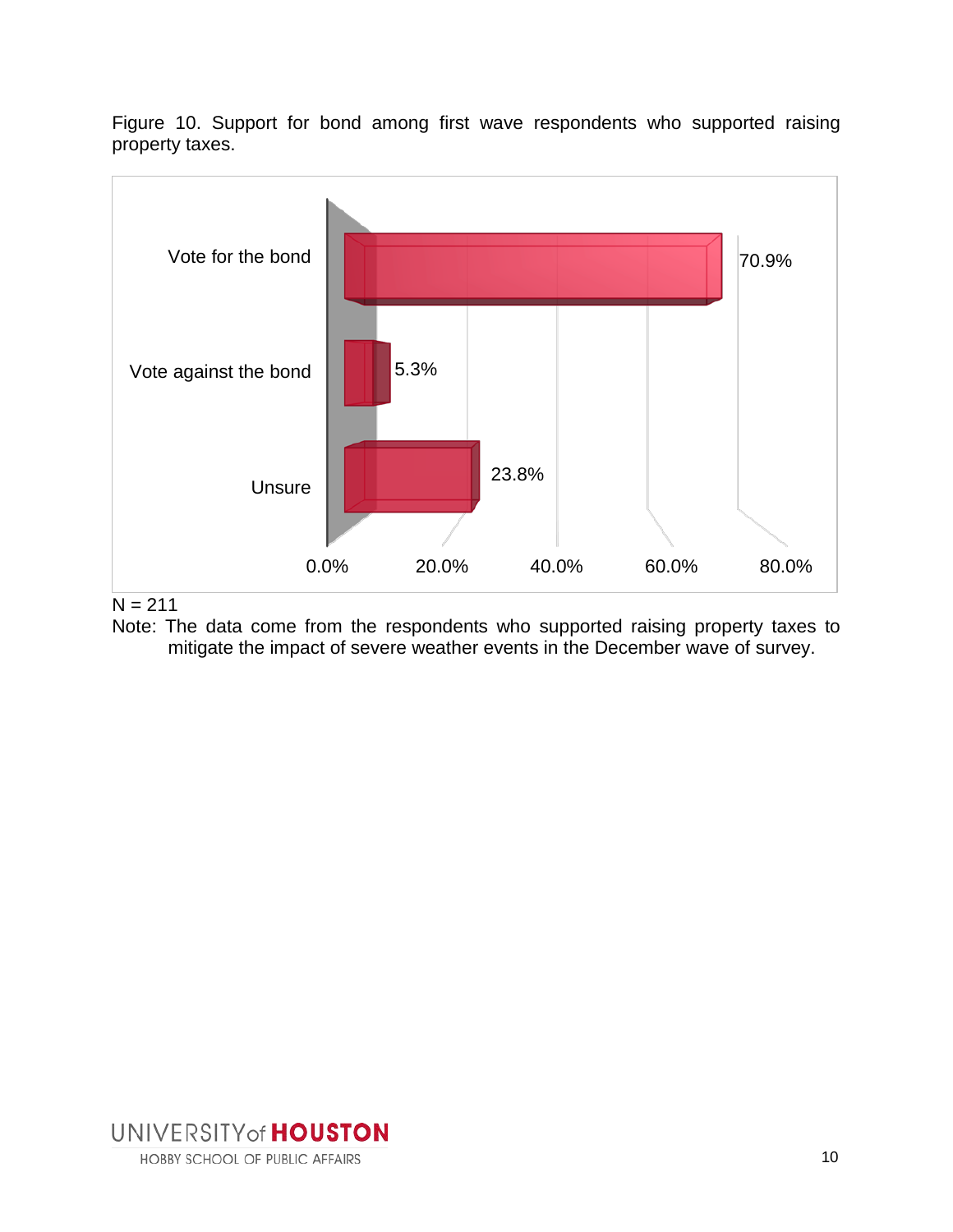Table 1. "Do you support or oppose this policy proposed and adopted by area governments to protect the Houston area from the effects of severe weather?"

| <b>Policy</b>                                                                                                                 | <b>Support</b> | <b>Oppose</b> | <b>Nonresponse</b> |  |
|-------------------------------------------------------------------------------------------------------------------------------|----------------|---------------|--------------------|--|
| A program to buy homes in areas that have<br>repeatedly flooded with local state and<br>federal moneys                        | 59.6%          | 32.9%         | 7.6%               |  |
| Construction of a new reservoir to protect<br>the western portion of the Houston area                                         | 81.5%          | 8.9%          | 9.6%               |  |
| Greater restrictions on construction in flood<br>plains                                                                       | 84.1%          | 10.2%         | 5.7%               |  |
| New building codes that require homes<br>built<br>flood<br>in in<br>prone<br>be<br>areas<br>elevated/raised to avoid flooding | 84.0%          | 11.4%         | 4.6%               |  |
| Widening bayous and channels<br>$\sim$ $\sim$                                                                                 | 82.4%          | 8.6%          | 9.0%               |  |

### $N = 813$

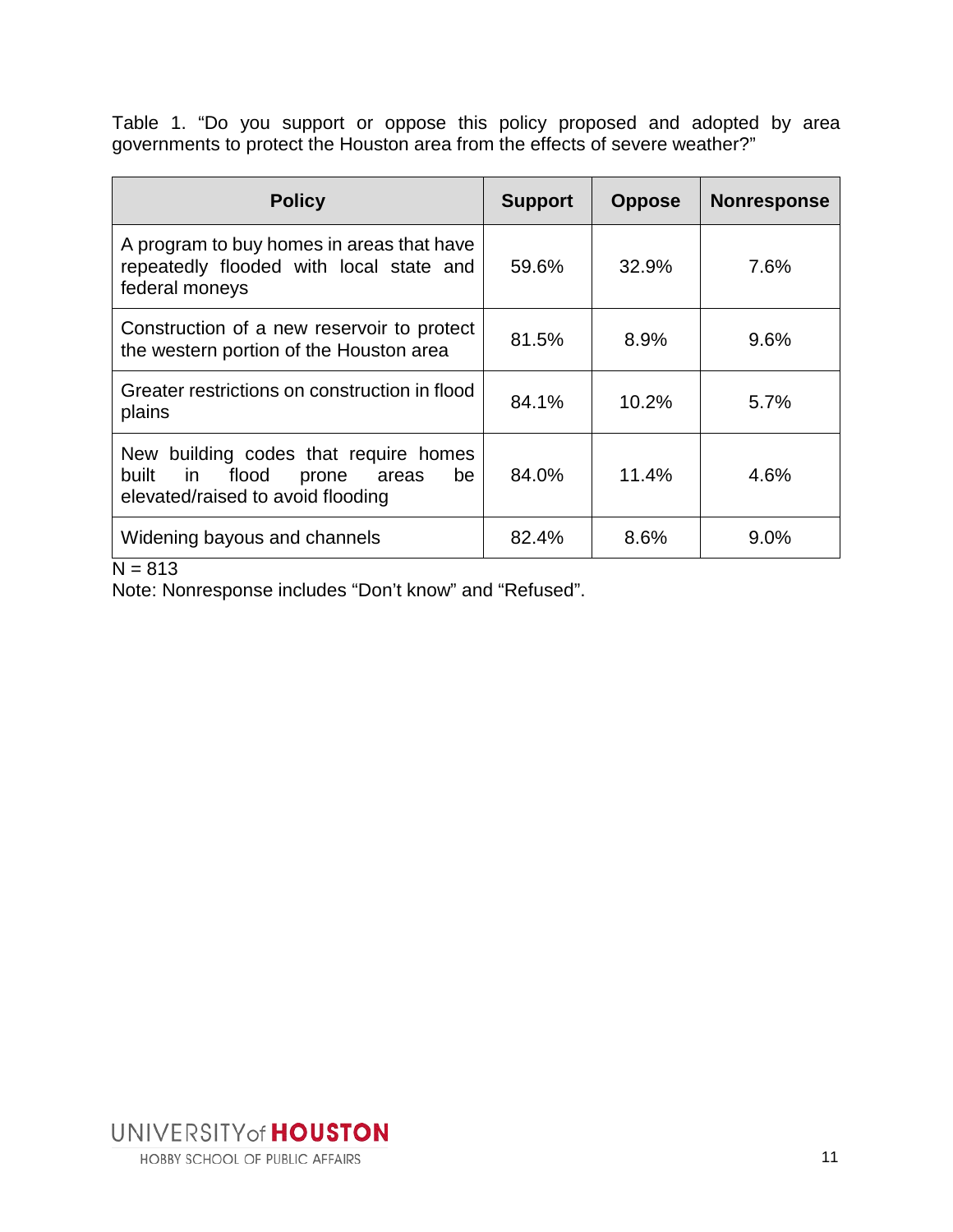Table 2. Individual willingness to pay property taxes to implement the infrastructure that protects to reduce the risk of flood events

| <b>Flood events</b>   | 1.4%  | 5%    | 10%   | <b>No</b><br><i>increase</i> | N   |
|-----------------------|-------|-------|-------|------------------------------|-----|
| Severe flood events   | 36.5% | 22.3% | 8.6%  | 32.6%                        | 189 |
| 100-year flood events | 40.4% | 19.8% | 6.5%  | 33.3%                        | 187 |
| 200-year flood events | 39.2% | 15.6% | 10.9% | 34.3%                        | 170 |
| 500-year flood events | 45.3% | 16.1% | 6.8%  | 31.8%                        | 178 |

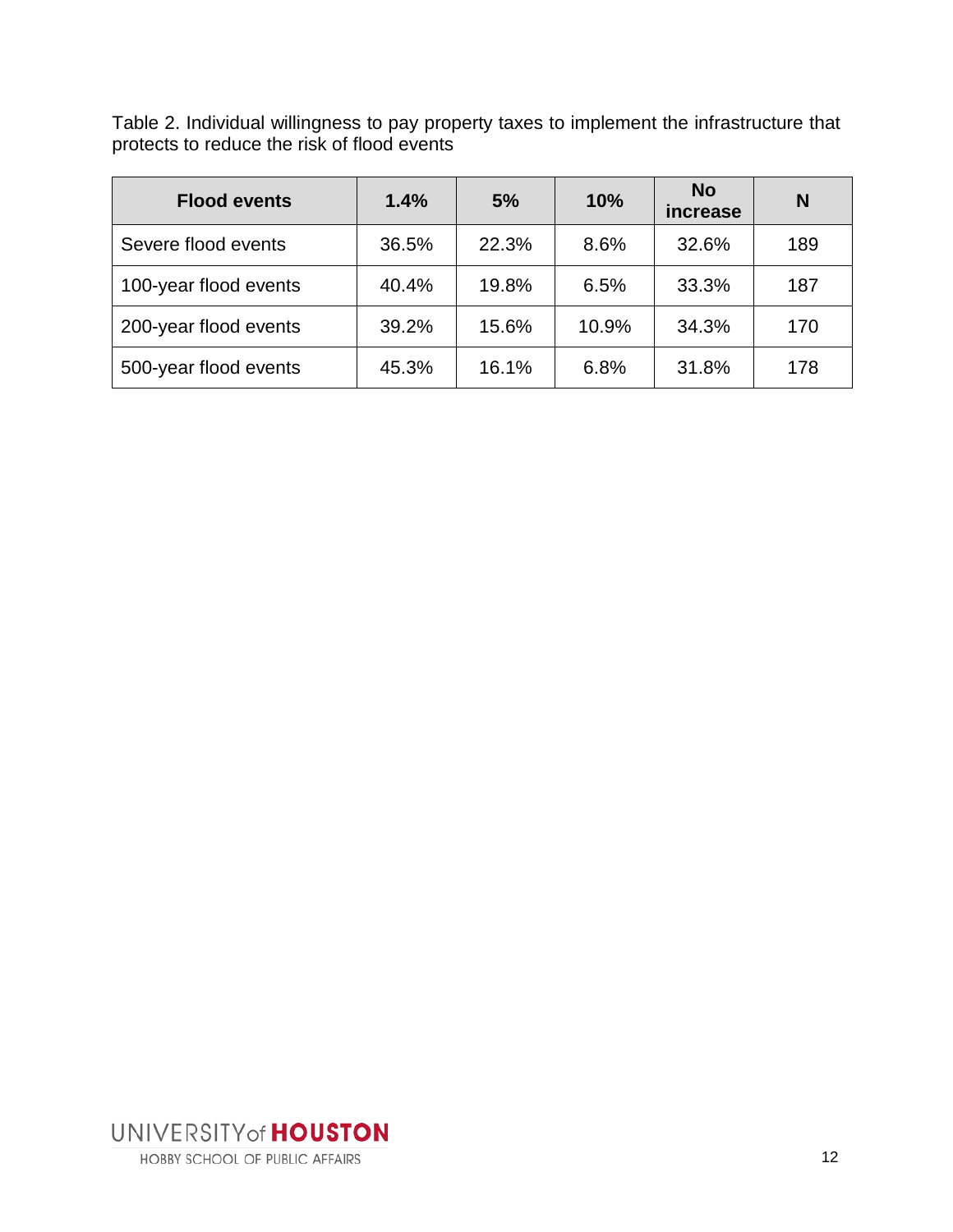Figure 11. "Some people believe that much of the money from the \$2.5 billion bond issue for flood control will go to politically connected developers and construction firms instead of directly helping risk reduction projects throughout the county. Do you share this concern? Are you extremely concerned, very concerned, somewhat concerned, not very concerned, or not at all concerned?"



 $N = 813$ 

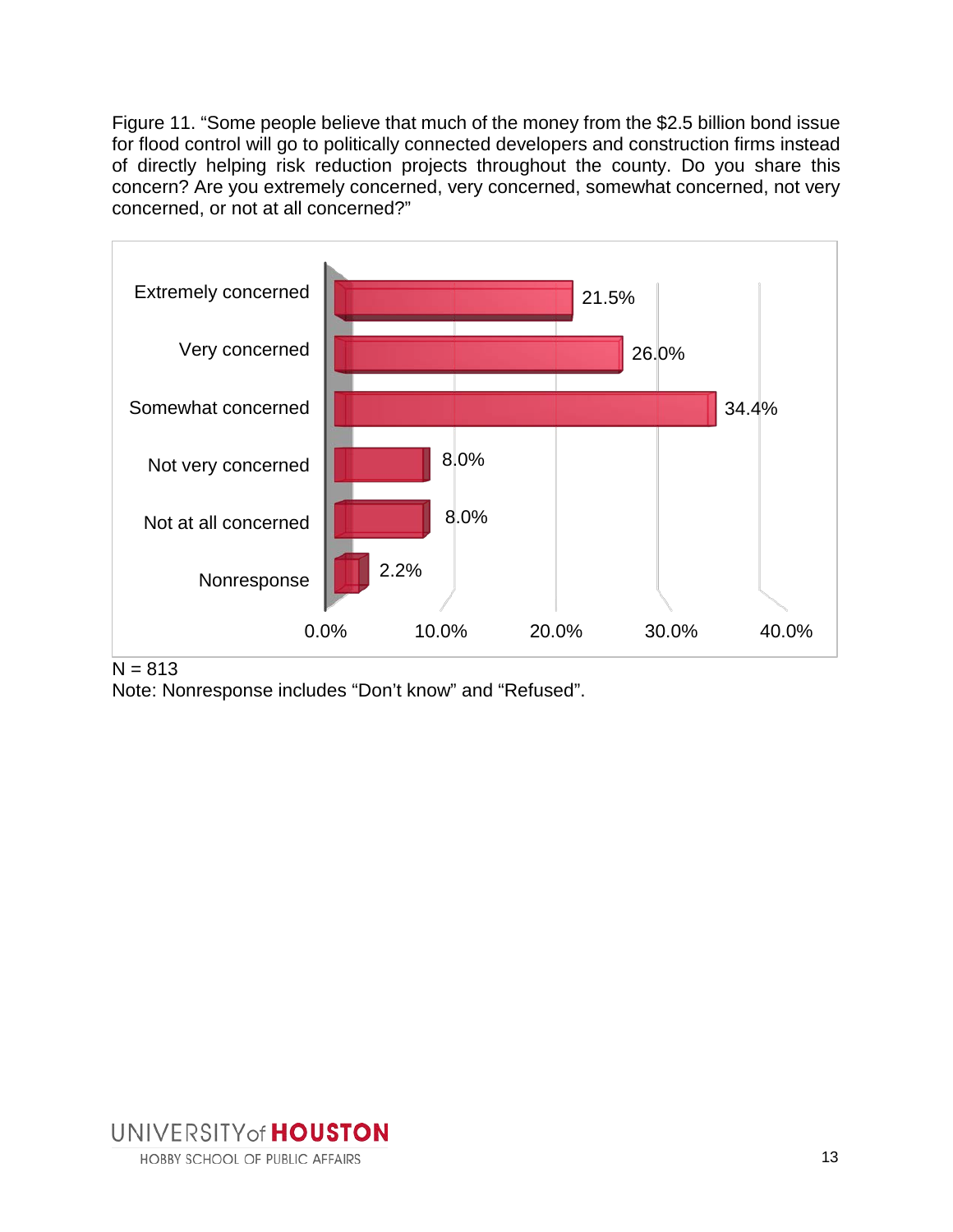Figure 12. Concern about much of the money from the \$2.5 billion bond issue for flood control going to politically connected developers and construction firms instead of directly helping risk reduction projects throughout the county



## $N = 788$

Note: Likely voters are those who are certain to vote in this August bond election.

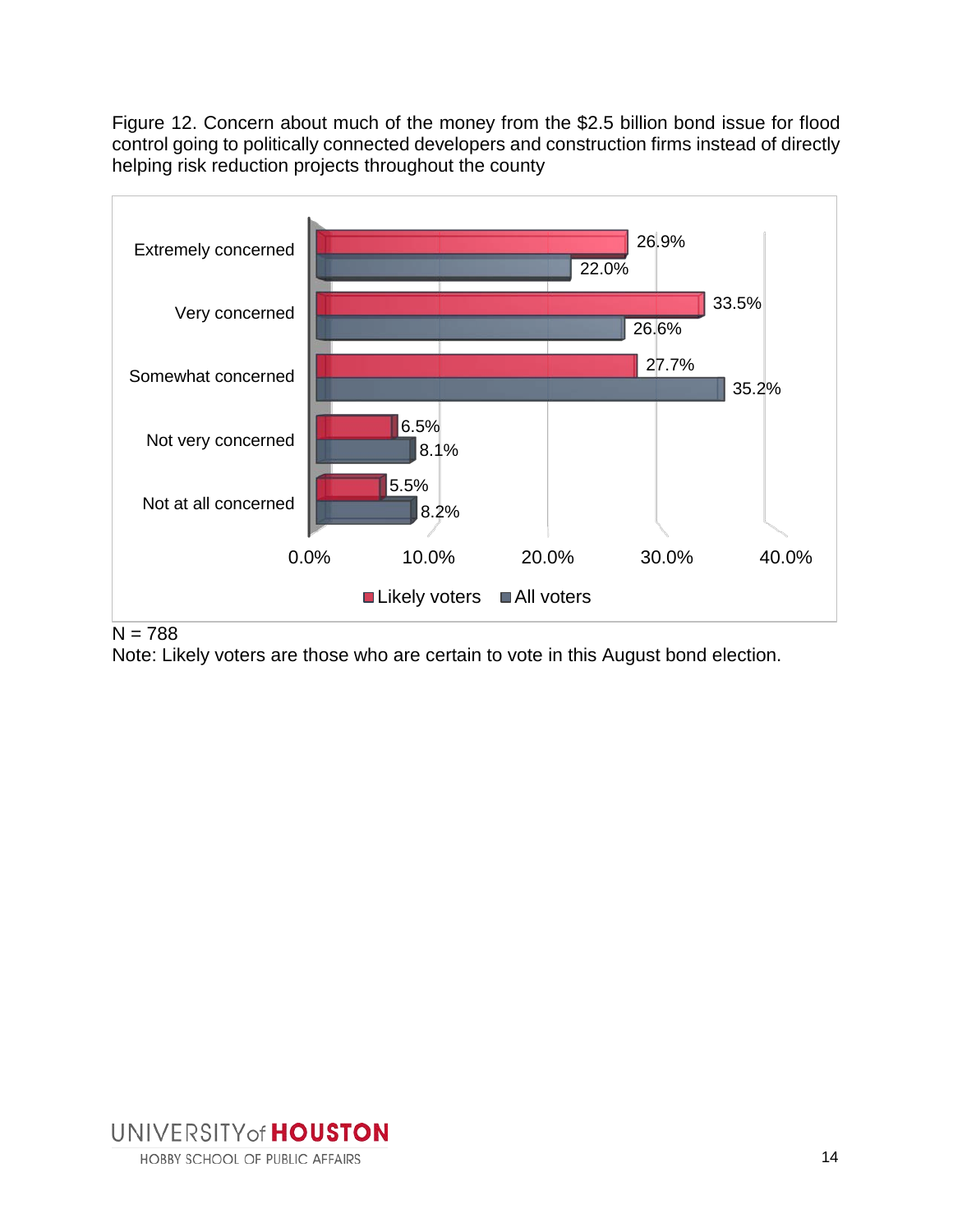Figure 13. "How confident are you that your elected county and city representatives know how to reduce/mitigate the negative impact of future flooding in the Houston area? Are you very confident, somewhat confident, not confident, or not confident at all?"



 $N = 791$ 

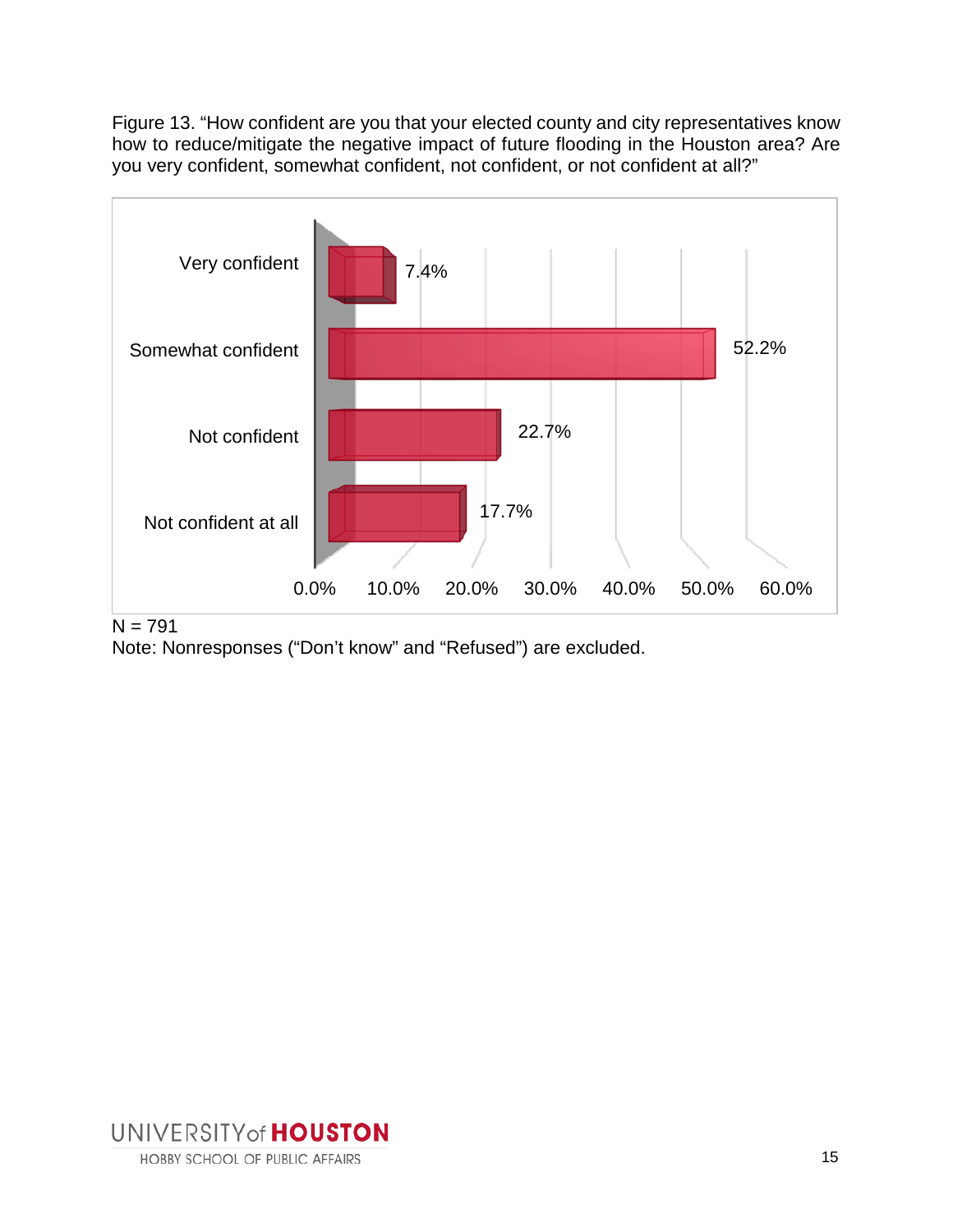Figure 14. Confidence in elected county and city representatives knowing how to reduce/mitigate the negative impact of future flooding in the Houston area



#### $N = 791$

Note: Likely voters are those who are certain to vote in this August bond election.

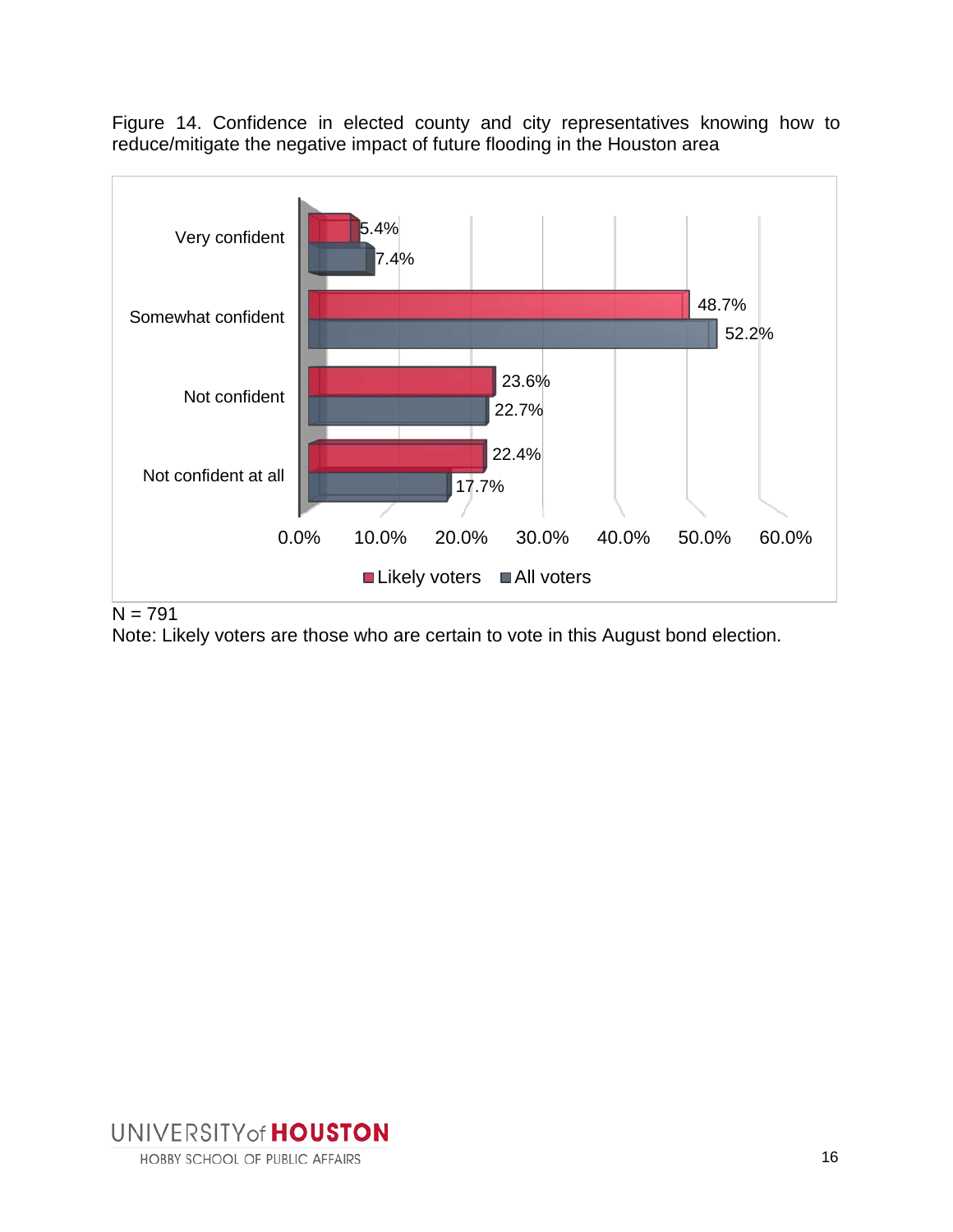

Figure 15. "Do you support government funding for the development of renewable energy (e.g. solar, wind, thermal)?"

 $N = 813$ 

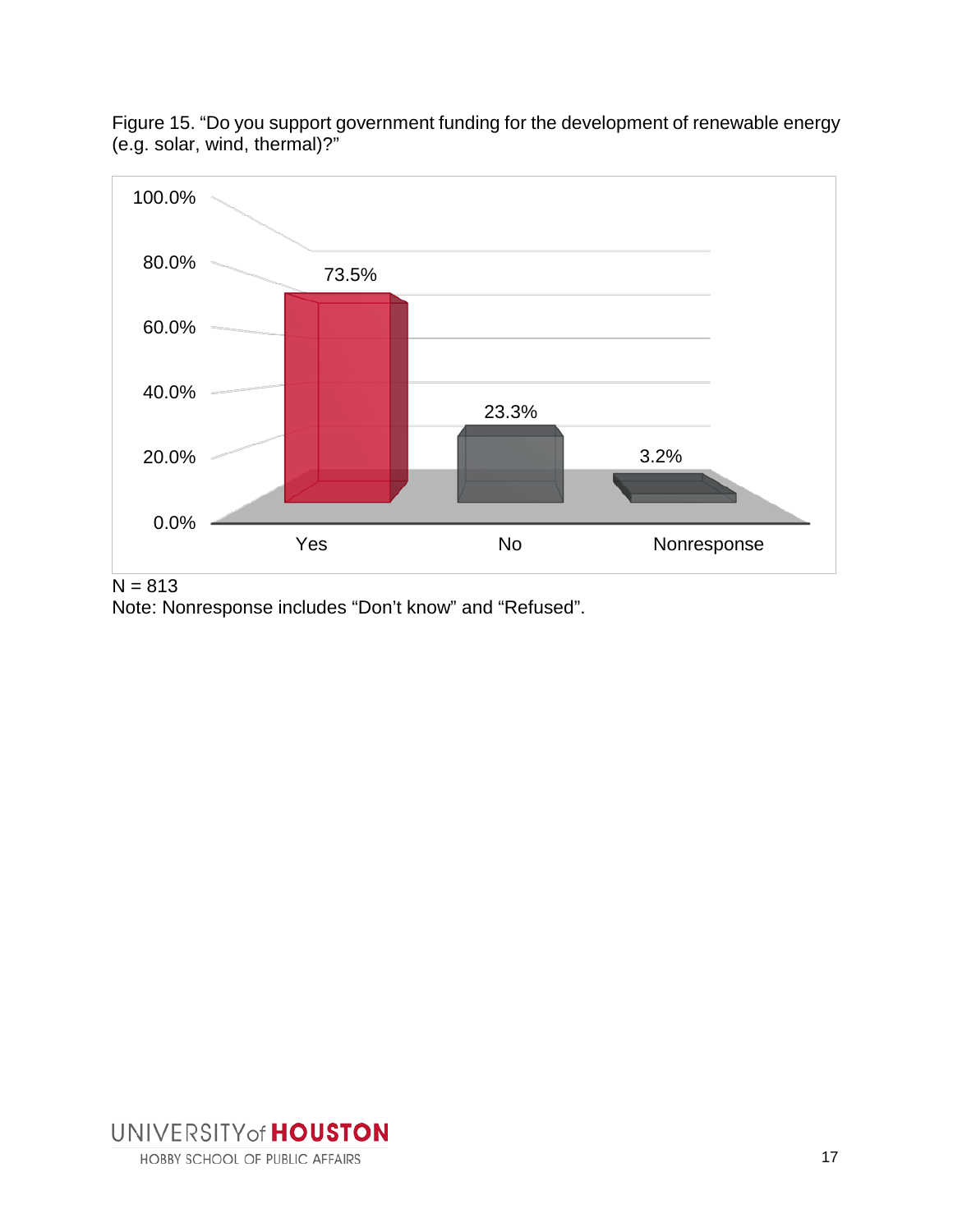

Figure 16. "Do you support the government regulation of greenhouse emissions gas?"

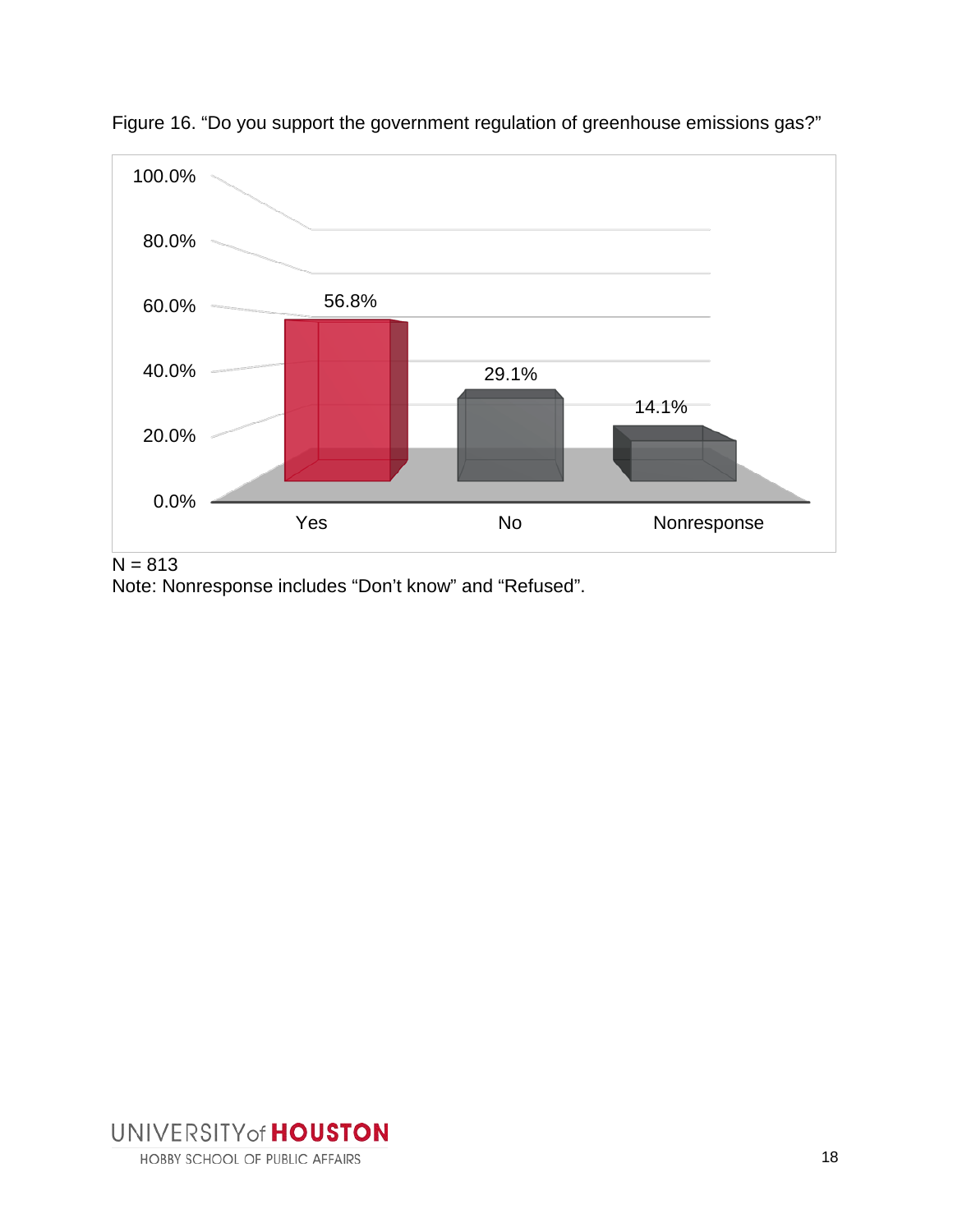Table 3. "Do you agree or disagree with this statement?"

| <b>Statement</b>                                                                                                                    | Agree | <b>Disagree</b> |     |
|-------------------------------------------------------------------------------------------------------------------------------------|-------|-----------------|-----|
| Global warming poses a threat to future severe<br>flooding in the Houston area                                                      | 67.6% | 32.4%           | 750 |
| New construction in flood prone areas will<br>result in more severe flooding                                                        | 74.8% | 25.2%           | 767 |
| The state of Texas should spend money from<br>its rainy day fund to assist local communities<br>with recovery after flooding events | 87.7% | 12.3%           | 785 |

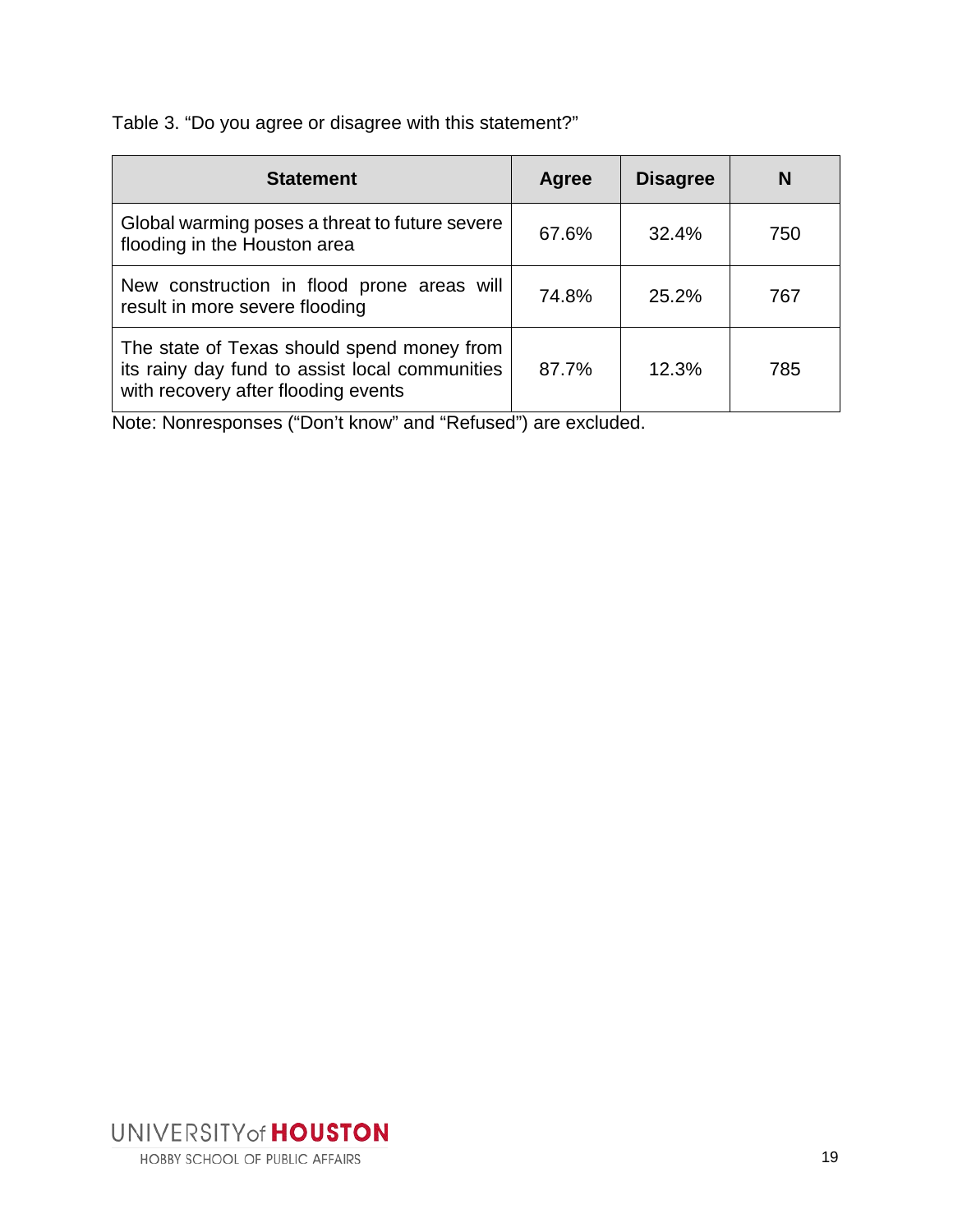Figure 17. "How many times since 2001 have you or any member of your immediate family experienced a personal injury, property damage, or had to evacuate from your home in face of severe weather?"



 $N = 813$ 

Note: "No prior experience" includes non-responses ("Don't know" and "Refused") and those who answered "No" to the question about whether they or their family members have experienced a personal injury, property damage, or had to evacuate in face of severe weather since 2001.

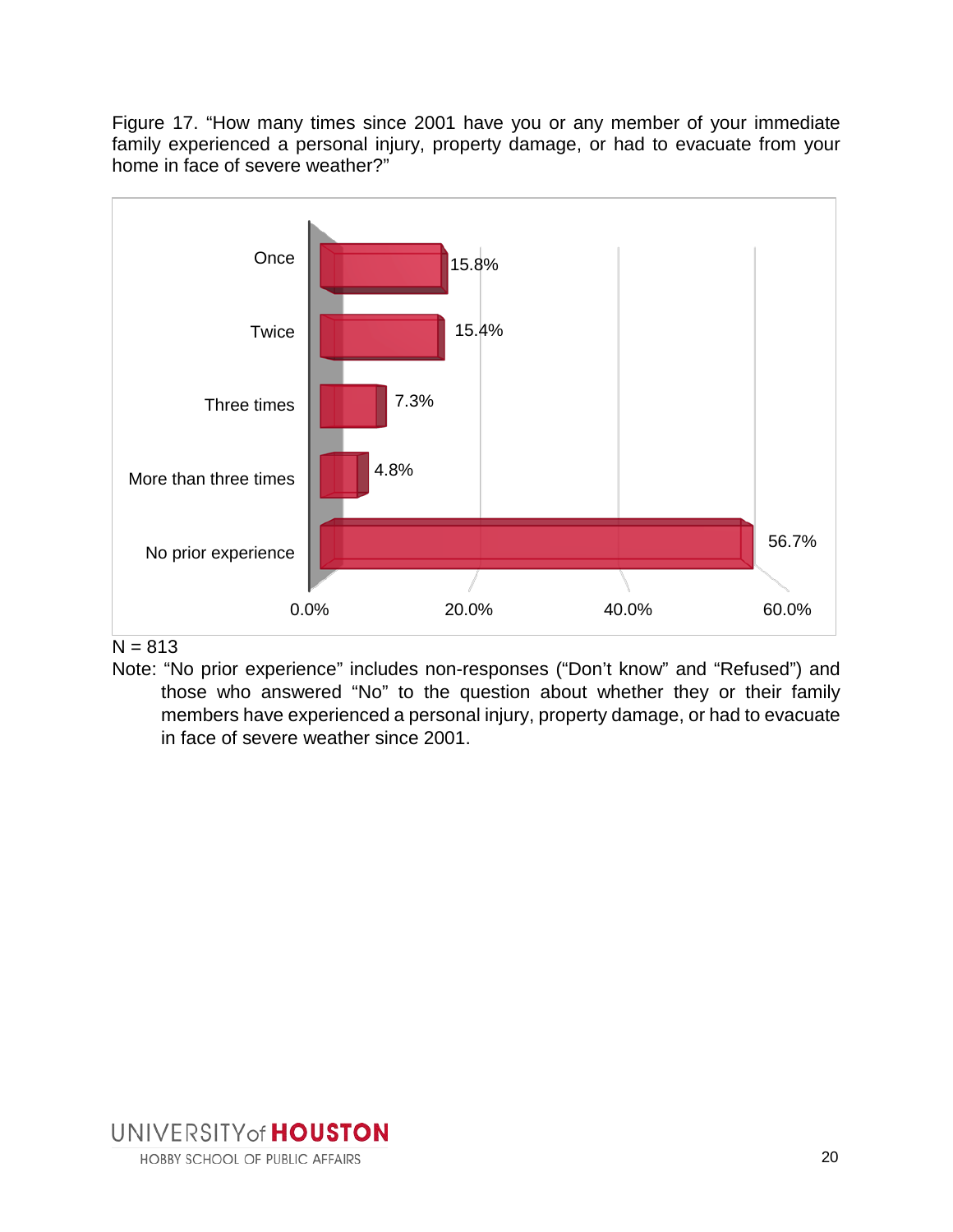

Figure 18. "Did you have to move from your residence because of Hurricane Harvey?"

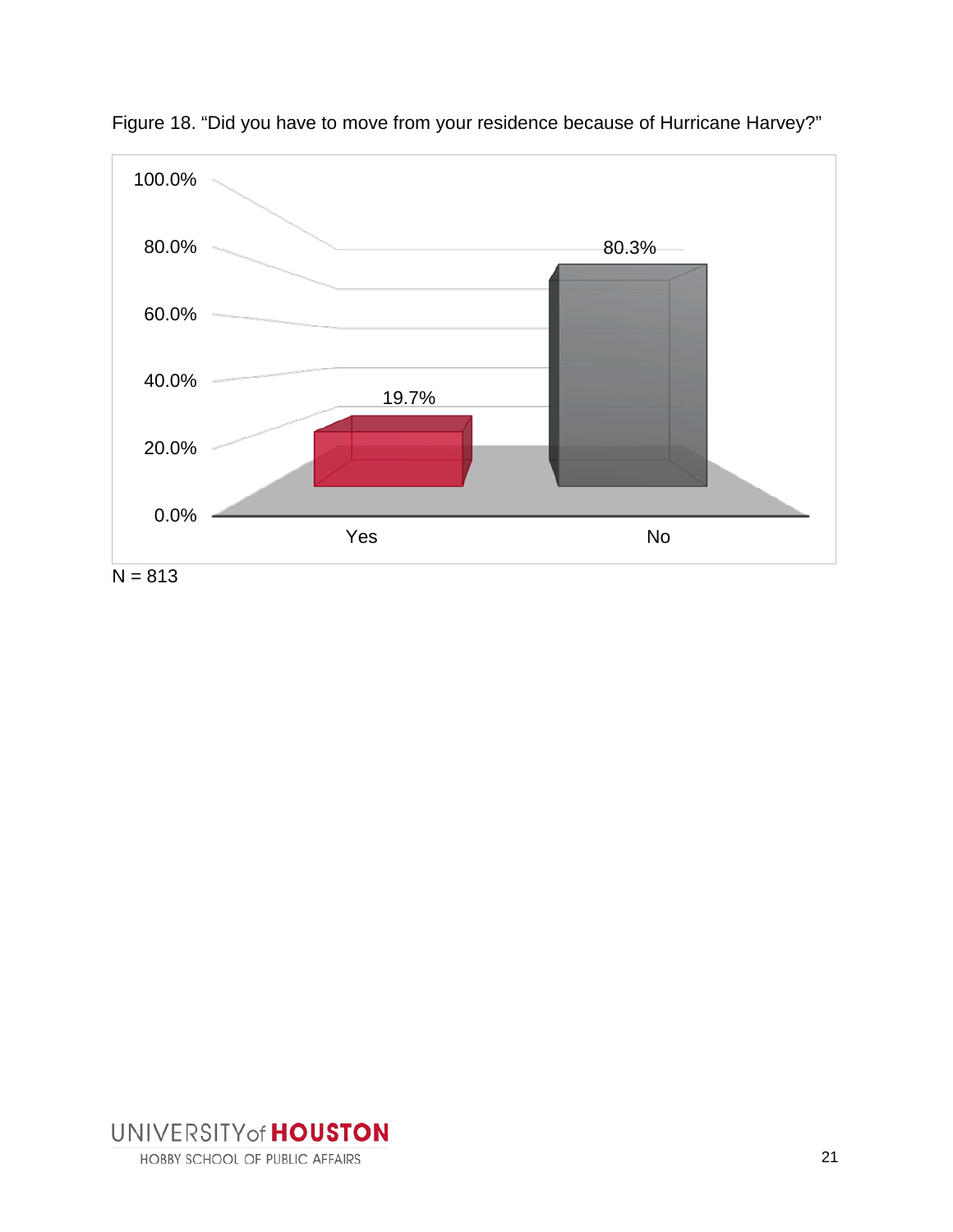Figure 19. "Have you moved back into your residence, are you still living in temporary housing, or have you relocated to a new residence?"



 $N = 162$ 

- Note: 1. Only those who answered "Yes" to the question about whether they had to move from their residence because of Hurricane Harvey were asked this follow-up question.
	- 2. Nonresponse includes "Don't know" and "Refused".

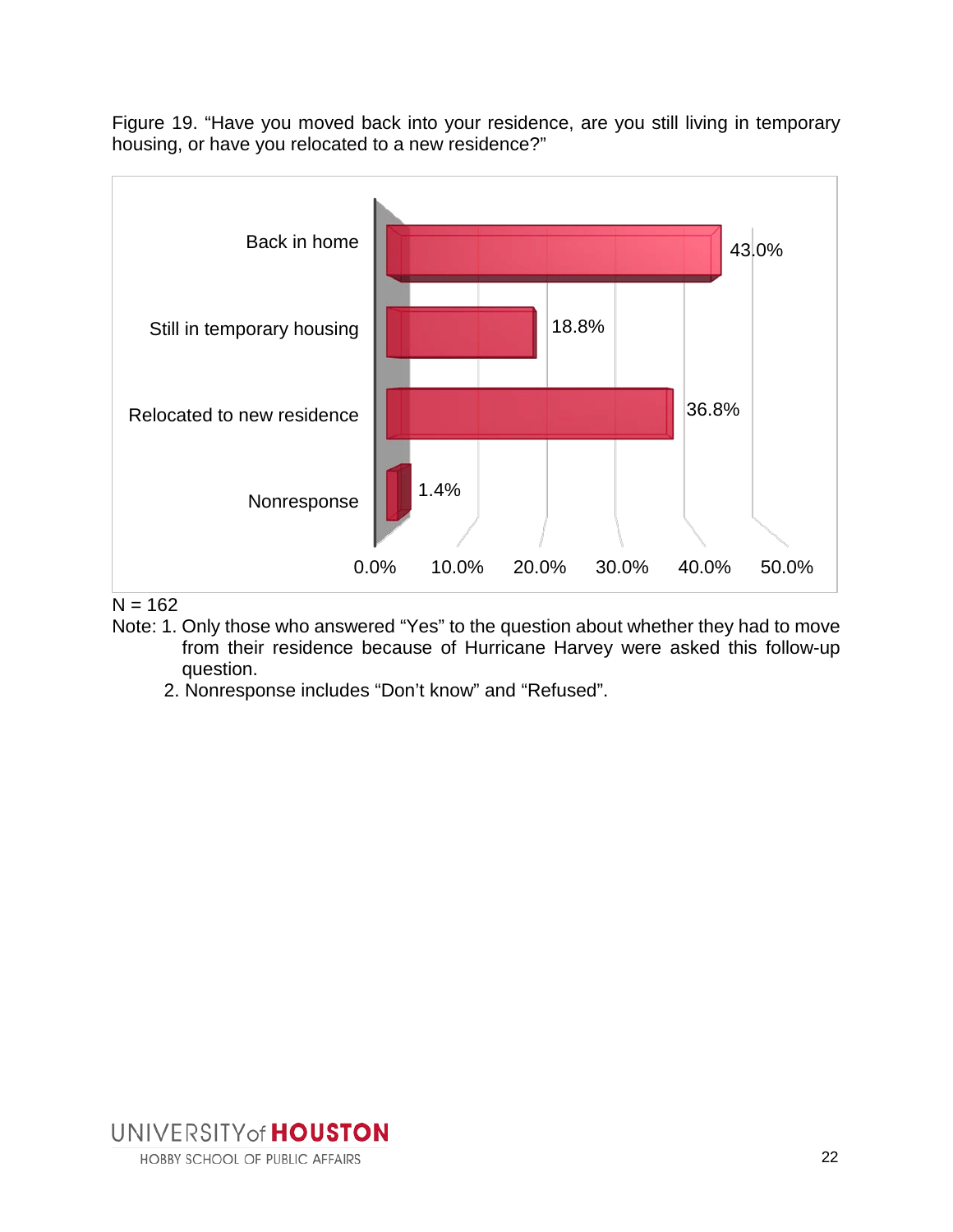

Figure 20. "Have you lived in the Houston area all your life, or did you move here from somewhere else?"

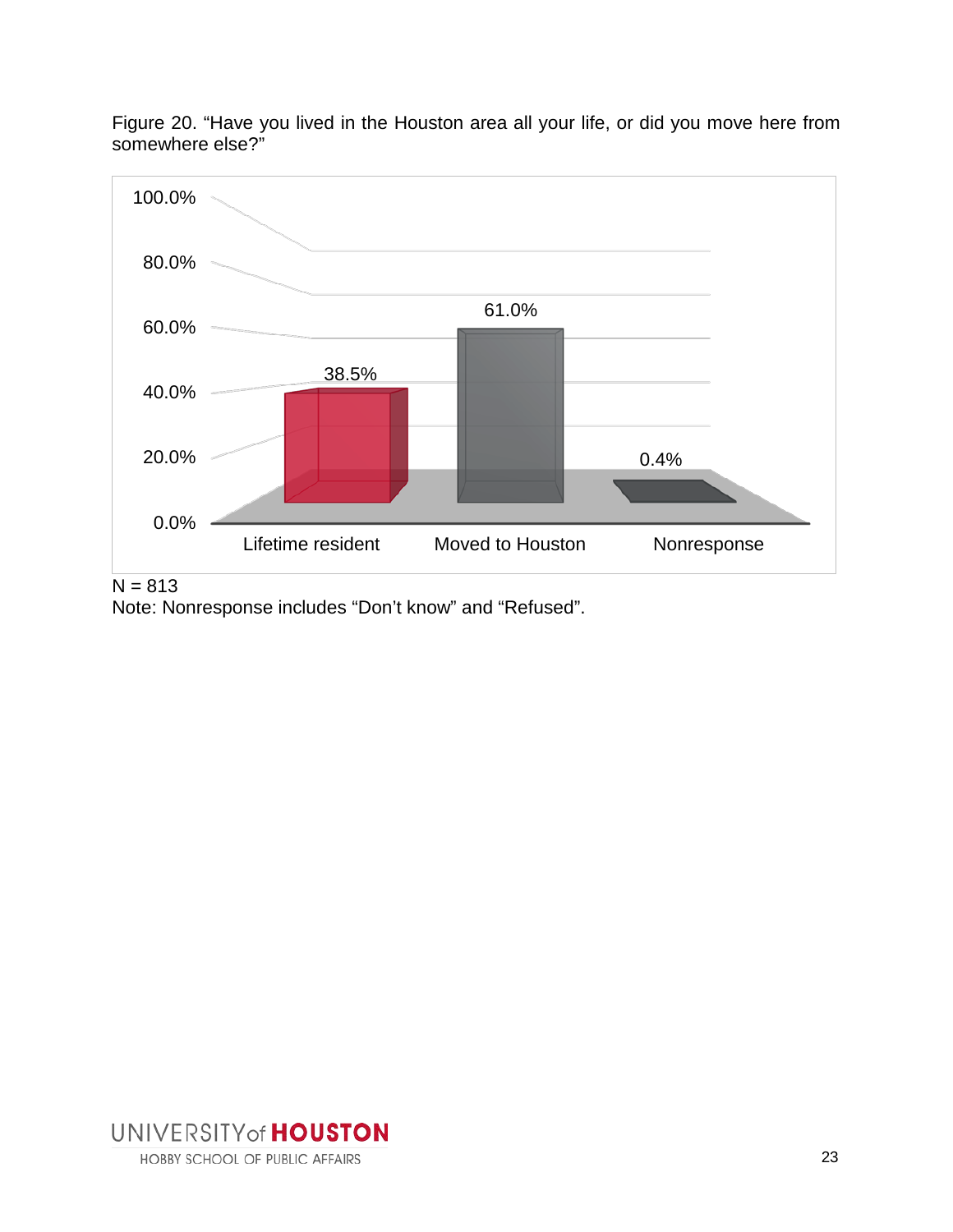

Figure 21. "How long have you lived in the Houston metropolitan area?"

 $N = 813$ 

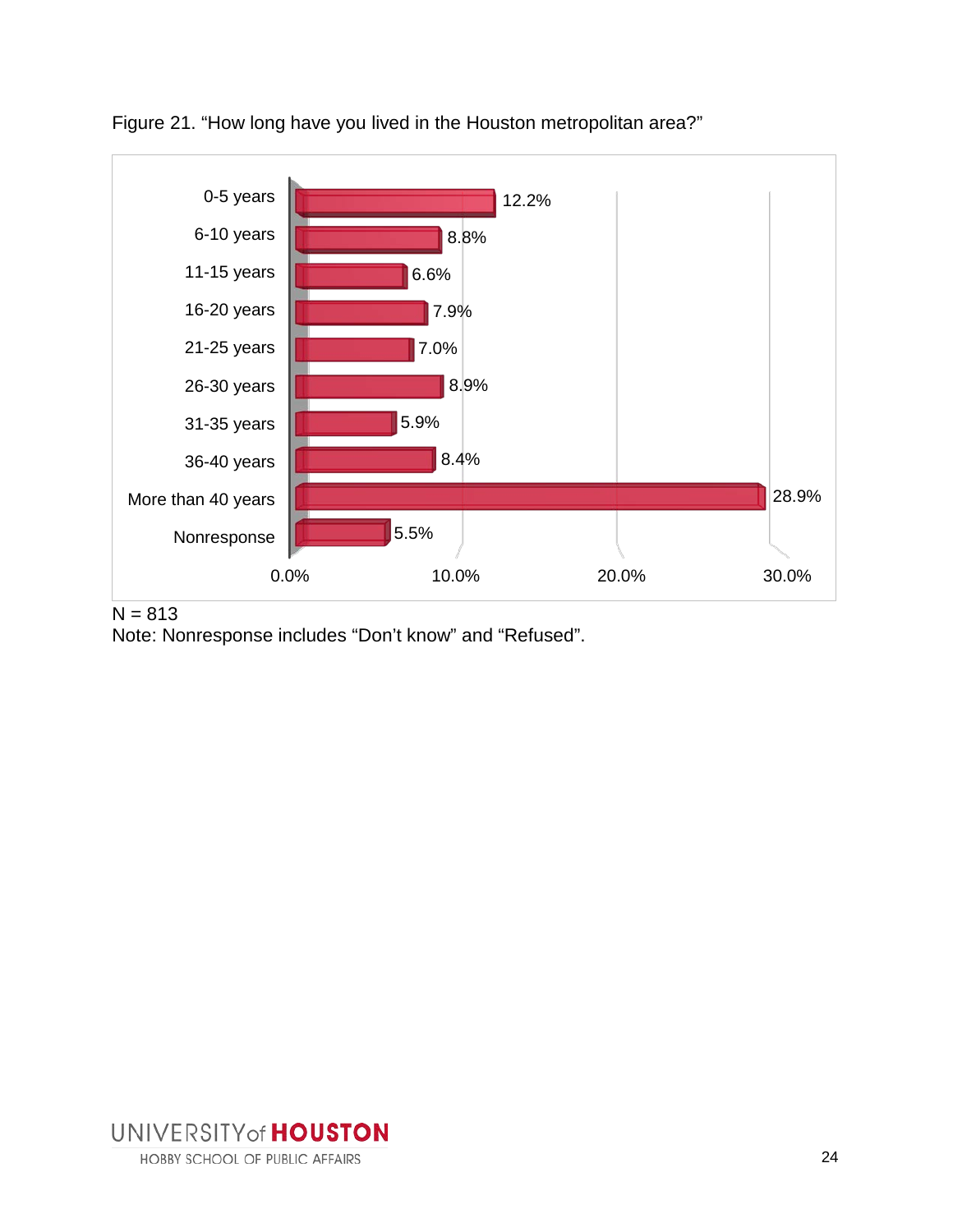Figure 22. "Generally speaking, do you think of yourself as a Republican, a Democrat, an Independent, or something else?"



 $N = 813$ 

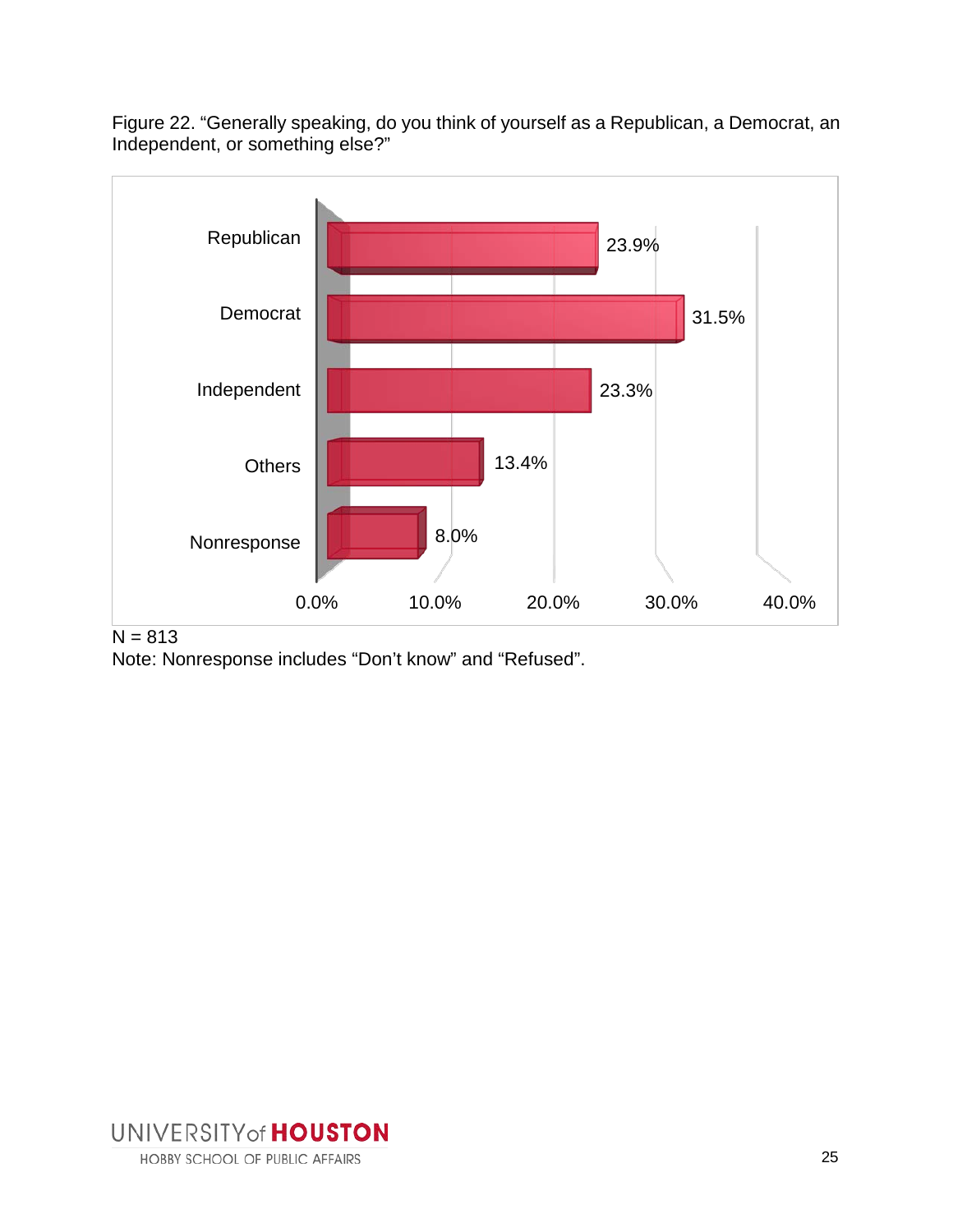Figure 23. "In which one of the following racial or ethnic categories would you place yourself?"



 $N = 813$ 

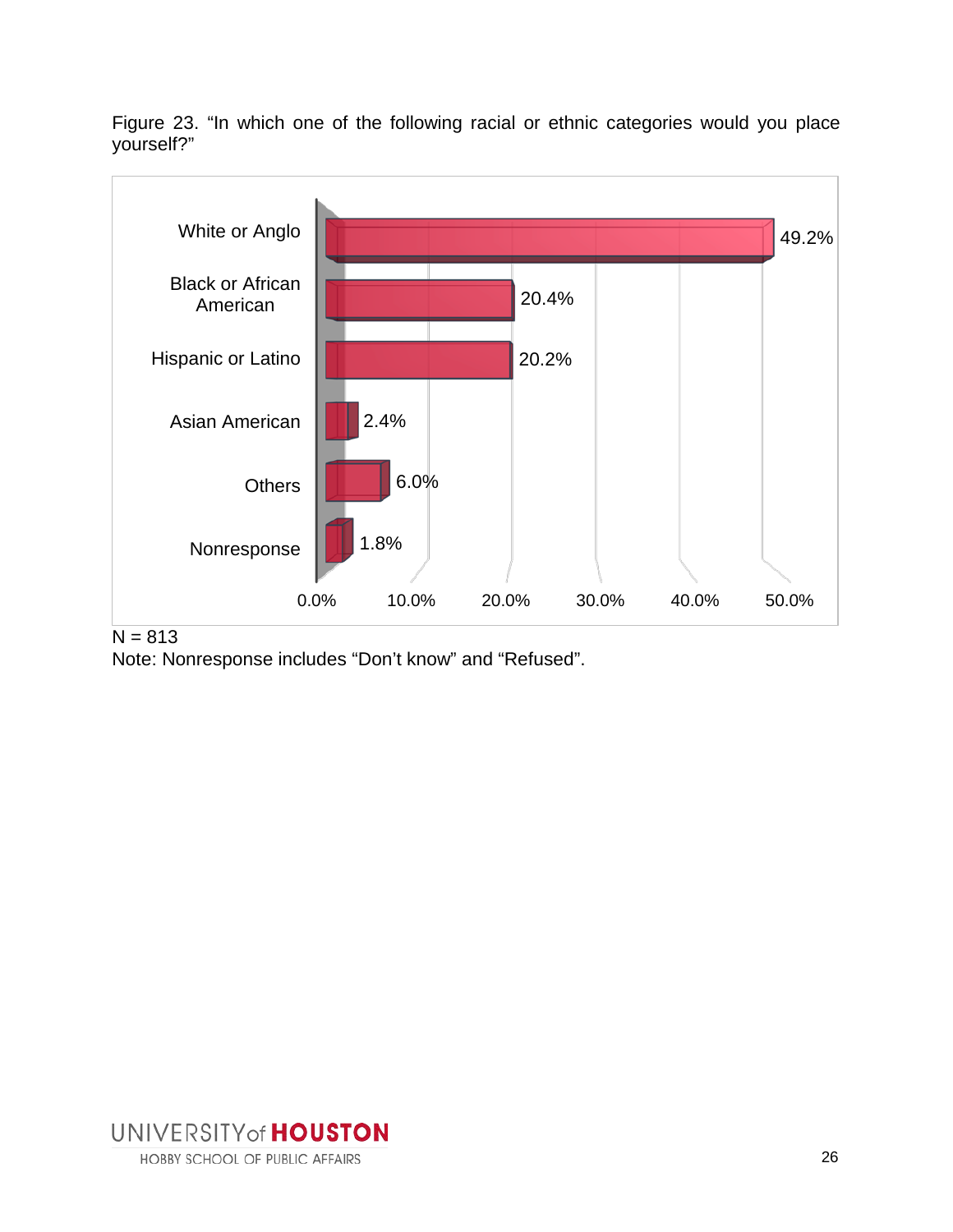



 $N = 766$